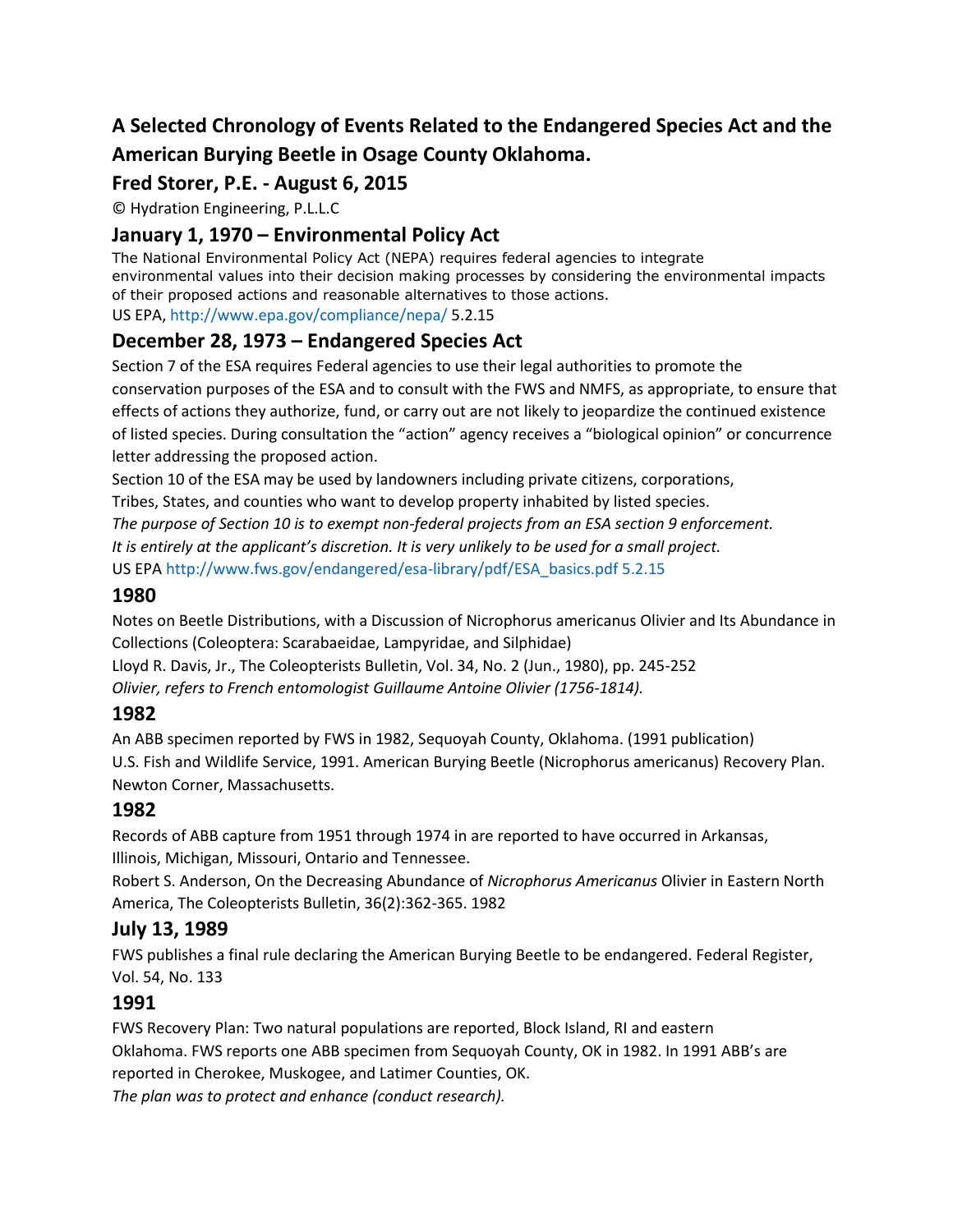U.S. Fish and Wildlife Service, 1991. American Burying Beetle (Nicrophorus americanus) Recovery Plan. Newton Corner, Massachusetts.

### **June 5, 1997**

Secretarial Order (No. 3206): American Indian Tribal Rights, Federal-Tribal Trust Responsibilities, and the Endangered Species Act

Signed by Bruce Babbitt, Sec. of Interior, and William Daley, Sec. of Commerce (Clinton's second term). "…. strives to ensure that Indian tribes do not bear a disproportionate burden for the conservation of listed species, …"

"Principle 3. (C) The Departments, as trustees, shall support tribal measures that preclude the need for conservation restriction."

*This may prove to be a useful policy statement. Although, we have no evidence that up to this time it has ever been considered vis-à-vis the ABB in Osage County.*

Endangered Species Act, Law, Policy, and Perspectives, Donald C. Baur and Wm. Robert Irvan, (Editors), Second Edition, 2010, devotes an entire chapter to this subject, "Indian Rights and the Endangered Species Act" by Mary Gray Holt.

The chapter describes in detail the circumstances leading to S.O. 3206.

Mary Gray Holt concludes: "Twelve years later (written 2009), the legal conflict between the traditional canons of Indian law and the Endangered Species Act remains unresolved. It seems quite likely that Secretarial Order No. 3206 successfully holds that conflict in an angle of repose."

### **August 2005**

The Corps of Engineers published an Environmental Assessment related to the disposal of federal land in Osage County originally acquired for the now defunct Candy Lake Project.

"Existing populations [ABB] are known to occur in six states: Nebraska, Rhode Island, Oklahoma, South Dakota, Kansas, and Arkansas." …. Although it is unlikely that American burying beetles are present at the Candy Lake project site, protocol-level surveys for the burying beetle were not conducted because negative results would not prove absence. Therefore, for the purposes of this EA, it is assumed that American burying beetles could occur, although rarely, at the project site." 3.5.1.2 Page 3-17 Candy Lake Land Transfer Project EA 3-18 U.S. Army Corps of Engineers, August 2005 Tulsa District *It is of interest that the Corps recognize that the ABB could be at the site but, looking for them and not finding them proves nothing. The Corps takes a "so what" position regarding the Beetle although the FWS recommends (letter included in appendix) that the Corps look for ABBs.*

### **June 5, 2007**

The Bureau of Land Management published a Finding of No Significant Impact/Decision Record, Finding of No Significant Impact (Based on EA-020-2007-106, May 25, 2007) or proposed federal oil and gas leases in Arkansas which included several counties of known ABB habit.

The EA covers 13 proposed lease tracks this statement is typical of those in ABB counties:

Page 24, EOI (Expression of Interest) 202, "This proposed lease is within five miles of the Ozark National Forest and the existing ABB BO (Biological Opinion) would require the applicant of any project where disturbance would total over 3 acres to conduct a trap and release program for American burying beetle utilizing accepted protocols outlined in the reasonable and prudent measures in the programmatic biological opinion written by the U.S. Fish and Wildlife Service, Conway Ecological Services Office and dated December 19, 2006.

*Note the use of a 3 acre threshold as a test for significance.*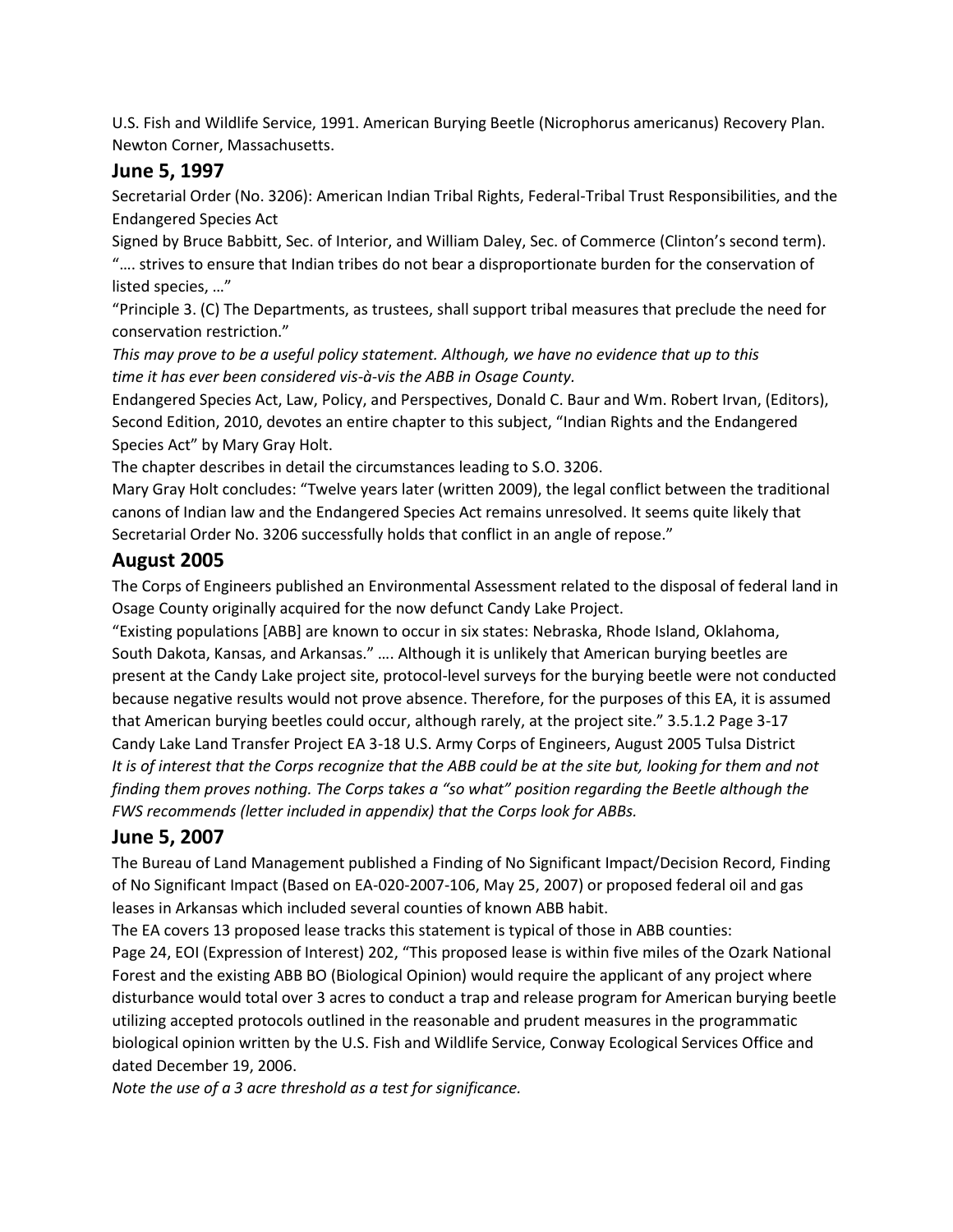#### **March 2008**

FWS 5-Year ABB Review

"A rank of 5c indicates that the listed taxon is a full species facing a high degree of threat and with a low recovery potential. The suffix "c" connotes conflict with construction or other development projects." (Page 2)

"After 1991, the ABB was found to be distributed more broadly across eastern Oklahoma into western Arkansas and into large areas of central Nebraska." (Page 4)

"Two large land areas near TNC Tallgrass Prairie are enrolled in the Bureau of Land Management's program for maintaining wild horses taken from Federal land in the West. At least one more wild horse facility is proposed in this same general area. These facilities, depending on stocking rates, could be incompatible with habitat maintenance for small birds and mammals." (Page 28) *Small birds and mammals, are carrion sources for the ABB.*

"…. red cedar encroachment reduces the numbers of most silpid species present and degrades the habitat for burying beetles by limiting their ability to forage for carrion. …. Expanding residential development and associated light population of the night-time sky is cause for concern …." (Page 28) " … vertebrate predators have the potential to compromise the persistence of ABB occurrences by impacting the carrion resources upon which the ABB depends. For example, feral cats on Block Island may be a potential predator of ring-necked pheasants which have become naturalized on the island and are believed to be a primary carrion source for the ABB on the island." (Page 31)

*Fred Storer's discussion with Block Island residents argues that Block Island has feral cats under control via a capture and sterilization program. Block Island has abundant bird populations which benefit the ABB as well as the absence of outdoor lighting and automotive traffic (roadkill/ABB/traffic interaction).*

"The ABB is capable of moving considerable distances across the landscape (e.g. 1 km per night) in search of carrion for both food and reproduction. This characteristic, along with the practical reality that they must be lured into traps to determine presence, makes it difficult to accurately define and delineate ABB essential habitat in need of protection. …. it is difficult to clearly distinguish between an area that constitutes ABB habitat in a nearby area that does not. Therefore, in many situations it is difficult to apply the protective provisions under sections 7 and 9 of the ESA, because the use of baited pitfall trips may successfully capture beetles in locations where it is simply transient or present only opportunistically due to the carrion provided in the trap. … it is the species' unique life history and ecology make the implementation of available protective measures to perpetuate the essential features of ABB habitat particularly challenging. … **Simply put, the ecology of this species requires landscapelevel conservation rather than a perpetual attempt to protect specific ABB occurrences in response to smaller-scale project reviews.**" (Page 31) *Emphasis is ours.*

**"The plan's interim objective of eliminating the risk of immediate extinction has been met. The reclassification objective is based on demonstrating that the risk of extinction is no longer probable, and the criteria for this objective focus on the re-establishment of a representative distribution of the species in all four geographic portions of its former range."** (Page 34) *Emphasis is ours.*

*Reclassification objective is to change the status from Endangered to Threatened. Because the FWS sees the need as establishing the ABB in other parts of the ABB's former range there is no value in supporting a Beetle Bank in Oklahoma and no value in mitigating minor habit loss from oil and gas activities (while habit loss from rural residences runs amuck).*

From 4.0 Recommendations for Future Actions;

"4.0 Develop conservation strategies that emphasize the protection of essential features of large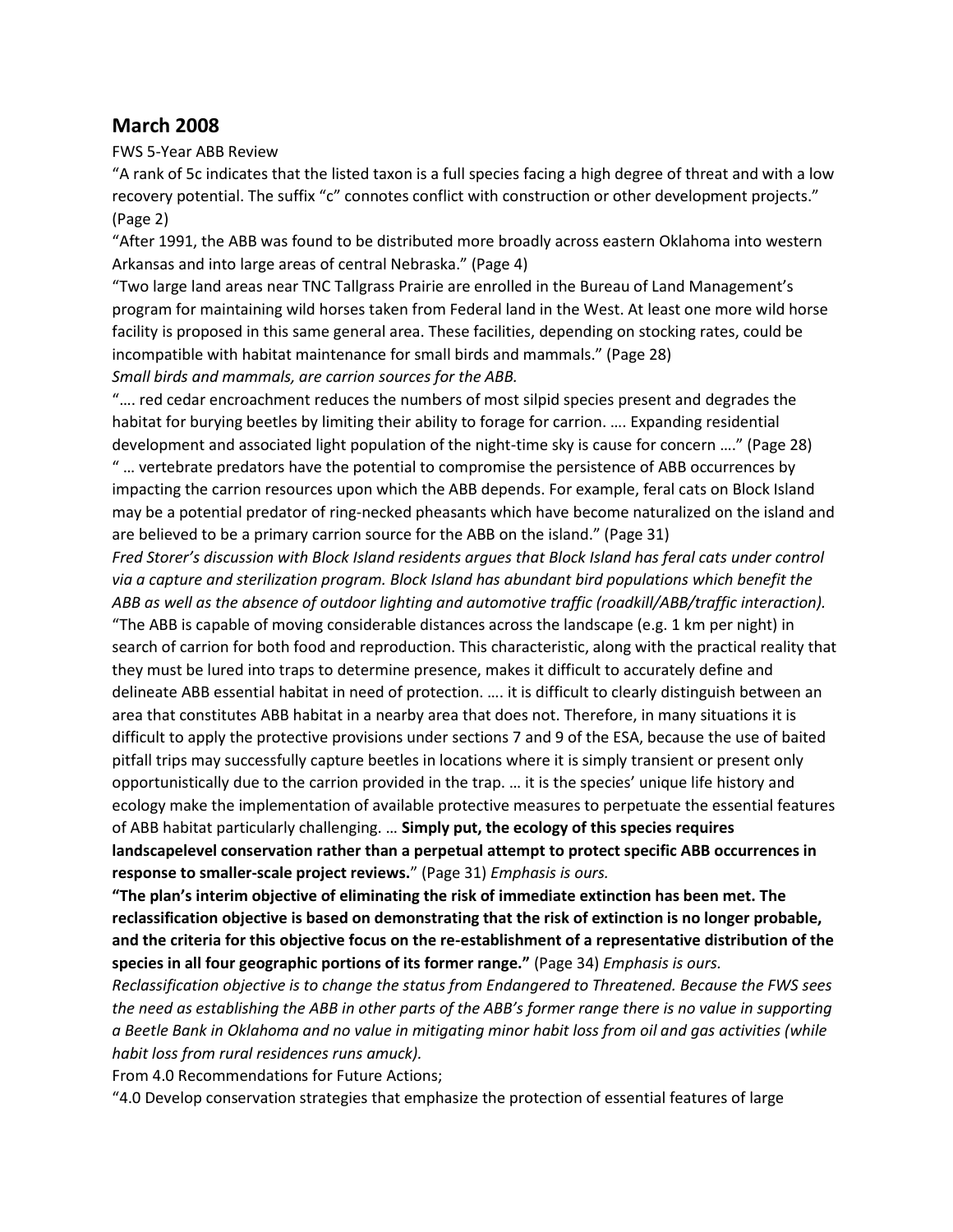occupied habitats (minimally fragmented landscapes with abundant carrion species and **de-emphasize small scale, site specific project reviews**." (Page 36) *Our emphasis.*

"5.0 Develop Programmatic Biological Opinions with Federal agencies where appropriate to address section 7 consultation regarding the ABB at the landscape level, rather than by individual projects. This will not only afford the ABB protection and minimization of take but can better aid in the long-term conservation of the ABB." (Page 36)

*We do not have information on Section 7 consultations between the BIA and the FWS. These are "instructions" from the FWS to the FWS. The current "find a beetle, don't find a beetle, buy stock in a Beetle Bank" is not following the "instructions".*

"7.0 Seek opportunities to partner with the Natural Resource Conservation Service and large private landowners to enroll ABB habitat in the Conservation Reserve Program CRP program and utilize other USDA and USFWS programs to restore and enhance ABB habitat through native species management." (Page 36)

*FFS visited the Washington County USDA office on May 1, 2015 and it was apparent that the USDA NRCS programs in Washington County have no connection or knowledge of the ABB vis-a-via the ESA, NEPA, or the FWS.*

*We cannot reconcile the FWS/BIA ABB search and buy credits program with this document published in 2008.*

U.S. Fish and Wildlife Service, March 2008. American Burying Beetle (Nicrophorus americanus) 5-Year Review Summary and Evaluation. New England Field Office, Concord, New Hampshire.

#### **2008**

"In 2008, the BLM and the U.S. Fish and Wildlife Service (FWS) developed a Consultation Agreement regarding operation of the BLM's wild horse use long-term holding facilities within American burying beetle habitat in Oklahoma."

Letter from Joan Guilfoyle, Chief, Wild Horse and Burro Division, Bureau of Land Management to Fred Storer, October 3, 2014.

### **April 26, 2009**

In a Tulsa World article Michael Overall reports on the Oklahoma Department of Transportation's efforts to accommodate the ABB.

"The Oklahoma Department of Transportation would hire consultants to look for more beetles, at a cost of \$2,500 for the first survey and \$1,000 more for each additional survey. Each mile of a road project would require a separate survey. If the surveys found beetles, the department would have to "trap and relocate" as many as possible — keeping the project on hold in the meantime. "It was both time-consuming and expensive," complains Julianne Hoagland, a biologist in the department. "And it was really doing absolutely nothing for the American burying beetle conservation. "To sidestep the need for the surveys, Hoagland spent most of 2007 negotiating a deal among her agency, the U.S. Fish and Wildlife Service and the Oklahoma chapter of The Nature Conservancy, which operates the Prairie Preserve. Now, instead of funding beetle surveys, the state Transportation Department deposits an equivalent sum of money into a "conservation bank\* [fund]."Hoagland says it could save the state potentially millions of dollars in the long run by keeping road projects on schedule."

Michael Overall, New Approach to Save Beetle Tried, Tulsa World, April 26, 2009

*\*In this context a "conservation bank" is a fund and not the same as a Conservation Bank preserve discussed below. The ODOT conservation fund was later abandoned, see below. One thousand dollars*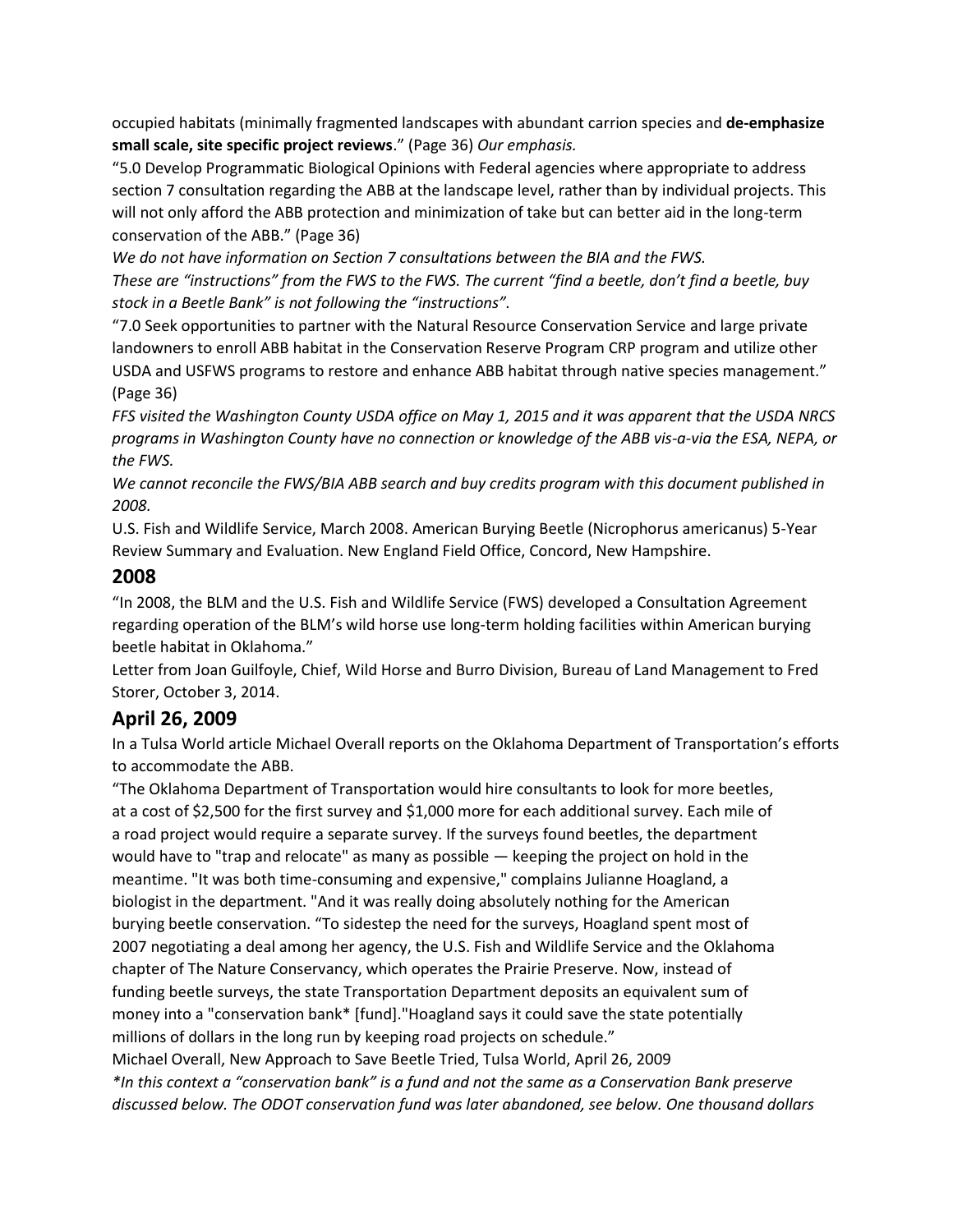*per mile for a 300 ft. right-of-way is equal to \$27 per acre.*

#### **May 20, 2009**

The Oklahoma FWS offices issues American Burying Beetle *Nicrophorus Americanus* Survey Guidance for Oklahoma.

This document is about how to conduct a survey.

### **2009**

FWA/ODOT/USFWS/TNC - Oklahoma: American Burying Beetle Conservation and Transportation Improvement Streamlining Initiative

"Past consultations for the ABB on individual projects were costly, time-consuming, and resulted in few conservation results for the species. This new programmatic initiative aims to provide proactive conservation for the ABB that would allow ODOT and FHWA to comply with the Endangered Species Act (ESA). In order to accomplish this goal, ODOT, FHWA, and the USFWS have partnered with The Nature Conservancy (TNC), a non-governmental organization, to develop an initiative that would satisfy FHWA's ESA Section 7 Consultation for the ABB as well as provide for the conservation of the species within Oklahoma. The key to this initiative is TNC's American Burying Beetle Conservation Fund. The ODOT contributes monies to the Fund, which is held by TNC and used by the USFWS to enhance the conservation of the ABB in advance of potential impacts to the species from transportation projects. Federal Highway Administration describes "Oklahoma: American Burying Beetle Conservation and Transportation Improvement Streamlining Initiative" on the FWA website. "ODOT places funds that would have been spent on surveys and trap and relocations for individual projects directly into the ABB Conservation Fund. Money in the Conservation Fund provides for ABB research, land acquisition, conservation easements, and other conservation measure determined by the USFWS as appropriate mitigation for future transportation projects. The result is more meaningful ABB conservation than what would have been provided by continuing individual project-specific procedures on transportation projects within the range of the ABB." …. "For more information, contact Julianne Hoagland at jhoagland@odot.org"

*This arrangement is similar to the BLM's for wild horse pasture. As of June 24, 2015 this was still posted on the FHWA website.*

http://environment.fhwa.dot.gov/ecosystems/eei/ok09.asp 5/3/2015

## **February 12, 2010**

The Journal of Insect Conservation accepts for publication: Using species distribution models to guide conservation at the state level: the endangered American burying beetle (Nicrophorus americanus) in Oklahoma by Crawford and Hoagland.

*This paper is linked to the discredited paper and the Tulsa FWS. See November 7, 2012 and February 6, 2014.*

Crawford, H.C. and Hoagland, Using species distribution models to guide conservation at the state level: the endangered American burying beetle (Nicrophorus americanus) in Oklahoma , Journal of Insect Conservation, February 27, 2010.

## **2010 End of Year**

The Nature Conservancy reports in Oklahoma year in review 2010:

"Developers now have the option to aid in the conservation of the ABB and mitigate for habitat lost due to their development actions by donating to the ABB Fund and consulting formally with the Service. The Oklahoma Department of Transportation has joined in the ABB Fund arrangement and provides for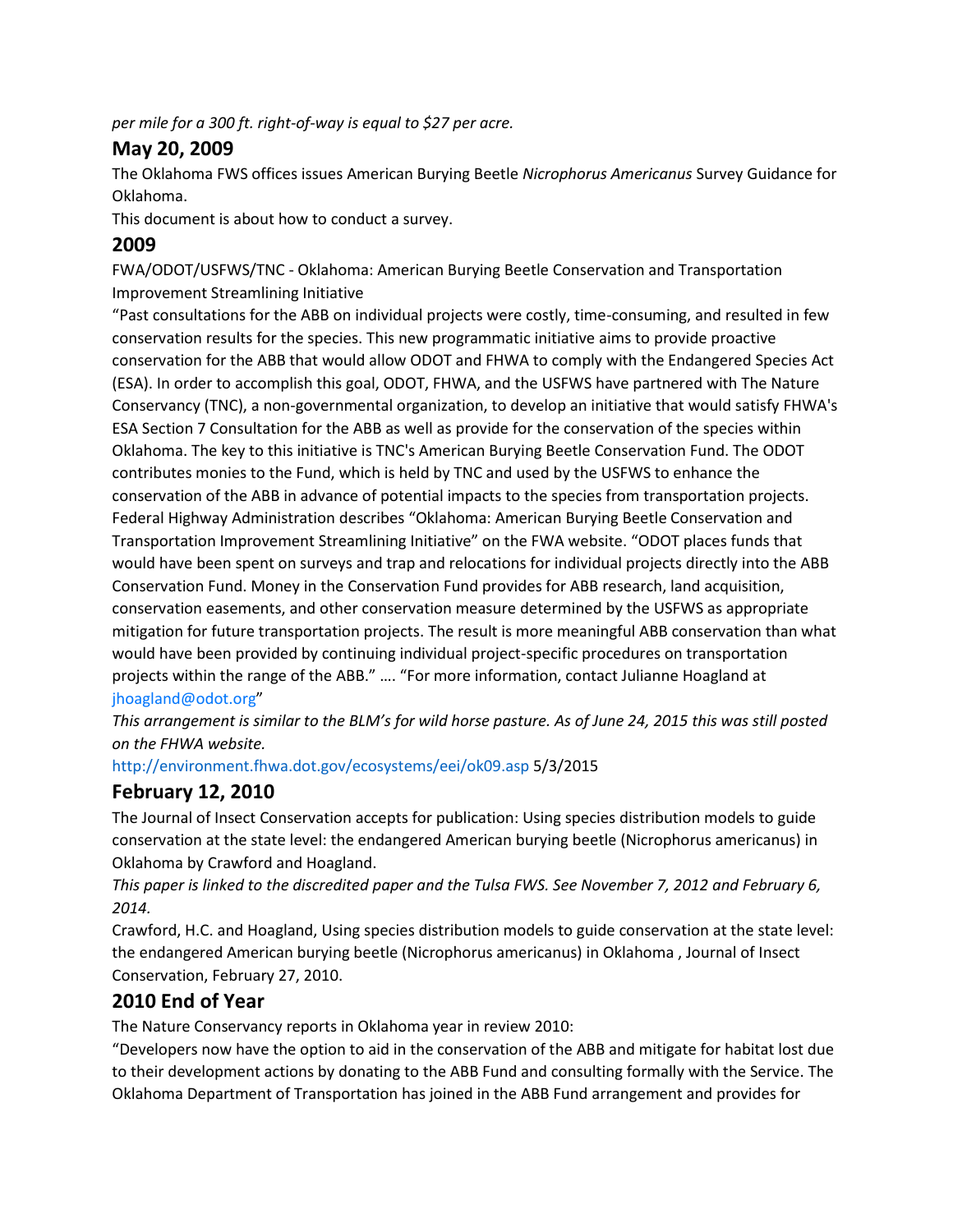longterm conservation to the ABB by making annual contributions to offset habitat loss from their highway

and bridge improvement projects. The ABB Funds can be utilized by The Conservancy for land acquisition, conservation easements, habitat restoration and research in areas of ABB existence. In 2010, ABB funds were used to purchase several in-holdings at the Tallgrass Prairie Preserve and to support additional ABB research at that location. Research results will be used to guide conservation efforts in Oklahoma and elsewhere."

http://www.nature.org/ourinitiatives/regions/northamerica/unitedstates/oklahoma/oklahoma-2010- 1.pdf

### **September 23, 2011**

The Nebraska Field Office of the FWS writes to the FWS Endangered Species Act Lead, Keystone XL Project. The letter addresses the path of the proposed pipeline which includes eight counties in Oklahoma.

"The construction and operation of the Keystone XL pipeline would likely cause mortality, harm, and harassment of ABBs in South Dakota, Nebraska and Oklahoma." (Page 65)

"… because lost acres of high quality habitat are mitigated at a 3:1 or 2:1 ratio, the establishment and funding by Keystone of the ABB Habitat Conservation Trust as described in Appendix D is expected to more than offset the effects of the habitat loss, provided restoration of habitat temporarily lost is restored as stipulated in the Reclamation Performance Bond (Appendix E)." (Page 66)

*Appendices D and E were not attached to this copy. This did not include ABB conservation bank credits because it predates the establishment of the banks in Oklahoma, no other ABB banks exist.*

George, Michael D. to Gibson, K. Nicole, Transmittal of the U.S. Fish and Wildlife Service's Biological Opinion on the Effects to Threatened and Endangered Species from the Issuance of a Presidential Permit to TransCanada Keystone Pipeline, LP (Keystone) by the U.S. Department of State for the proposed construction, connection, operation, and maintenance of the Keystone XL pipeline and associated facilities at the border of the United States for importation of crude oil from Canada, September 23, 2011, FWS-NE: 2010-377, 86 pages

## **September 2012**

In a subsequent publication FWS reported that it began working with the Muddy Boggy Conservation Bank in September 2012.

http://www.fws.gov/southwest/docs/AMERICANBURYINGBEETLECONSERVATIOnOK.pdf

## **November 7, 2012**

Article, Using Spatial Models to Target Conservation Efforts for the Endangered American Burying Beetle, Luke A. Bell, Priscilla H. C. Crawford, Anita L. Barstow, Chris D. Tanner and Dixie L. Porter, accepted for publication by The Open Entomology Journal.

*This article is relevant in the March-April 2013 scientific misconduct issue.*

Bell et al, Using Spatial Models to Target Conservation Efforts for the Endangered American Burying Beetle, The Open Entomology Journal, 2013, 7, 1-8

## **December 31, 2012**

FWS Report of Osage County ABB survey results for 2012: 217 total samples, 28.6 % positive. http://www.fws.gov/southwest/es/oklahoma/Documents/ABB/Surveying%20final/ABB%20Location%20 Data%202012.pdf

**June 1, 2012**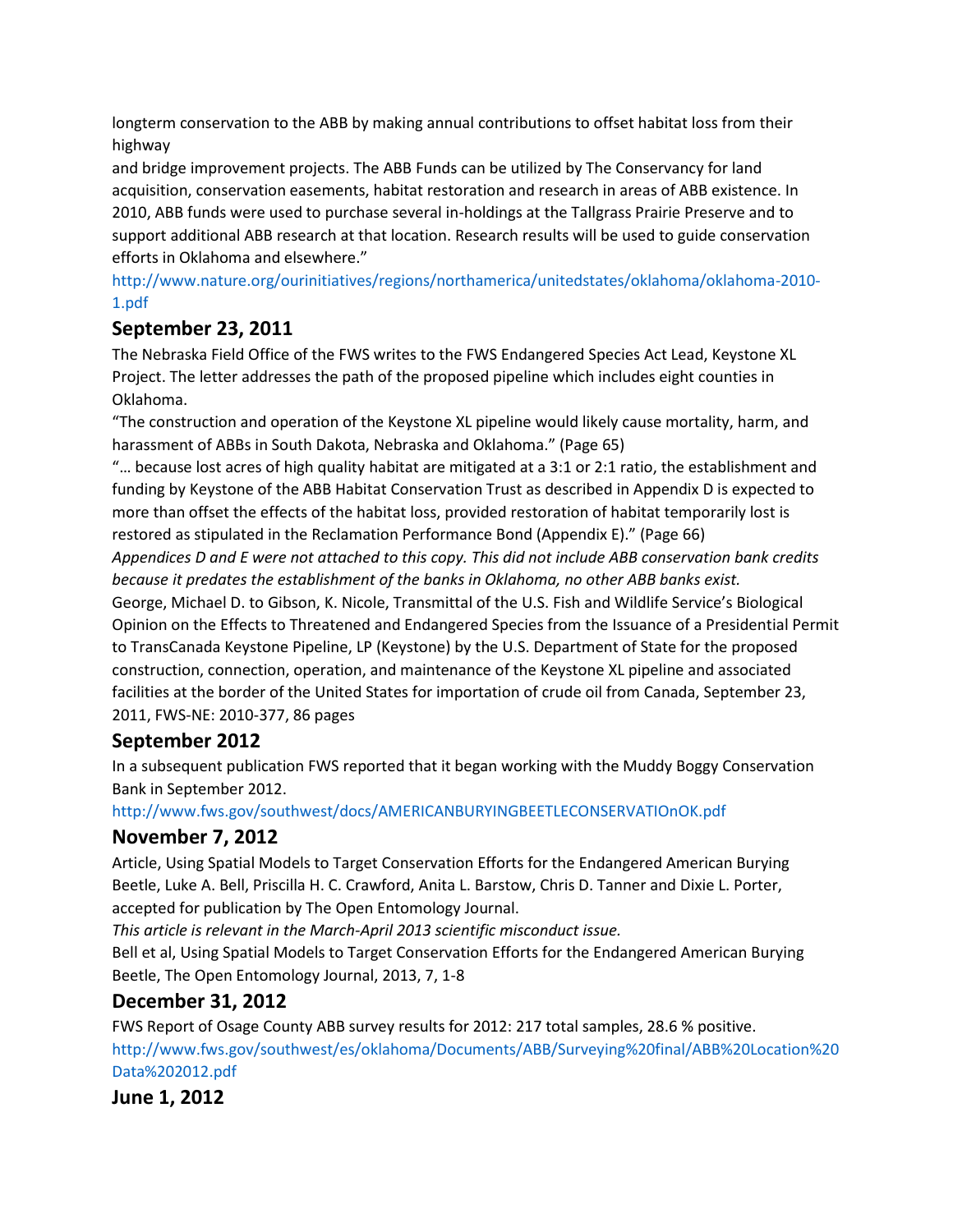American burying beetle (ABB) Nicrophorus americanus is up dated by the Oklahoma FWS office. This document uses the 1.2 acre significance test. "Will your project disturb more than 1.2 acres and ABB is on your official species list? No-Your project will Not Likely Adversely Affect ABB. Document this determination on your species conclusion table and submit it with your project consultation package. Your project can move forward without further consideration of ABB."

*This is the important procedure which was later replaced with the ICP. (See below)*

### **December 31, 2013**

FWS Report of Osage County ABB survey results for 2013: Year Total Samples % Positive 2012 217 28.6 2013 162 3.1 http://www.fws.gov/southwest/es/oklahoma/Documents/ABB/Surveying%20final/ABB%20Location%20 Data%202013.pdf

### **August 1, 2012**

Jessica Jurzenski's PhD thesis on the ABB, University of Nebraska. *A reflection of the quality work done in Nebraska on the ABB.*

## **March 2013**

American Burying Beetle, A Species Conservation Assessment for the Nebraska Legacy Project, Melissa J. Panella, Nebraska Game and Parks Commission.

*This publication includes recommendations which are reflected in Nebraska's practical practices.*

### **March 4, 2013**

OIPA, Brian Woodard, VP Regulatory Affairs, comments on the FWS's Notice of Intent to Prepare a Draft Impact Statement for a General Conservation Plan for the American Burying Beetle for Pipelines and Well Field Development in Oklahoma and Texas. (19 pages)

Regarding the Section 10 process: "Because the voluntary decision to pursue an ITP (Incidental Take Permit) lies with the prospective permittee, the **applicant** selects the desired coverage and scope of the conservation plan and permits. (Page 5) *Woodard is arguing that the FWS should be flexible with the strategy to be used for mitigation.*

"As CEQ (Council on Environmental Quality, the NEPA agency) has explained, "reasonable alternatives include those that are practical or feasible from the technical and economic standpoint and using common sense ……."" (Page 11)

"The Service has indicated that it currently plans to authorize only one general method of mitigation under the GCP – habitat conservation in the form of mitigation banks and permittee-responsible mitigation. While we agree that those mitigation methods generally are effective, and OIPA supports their inclusion in the GCP, we have significant concerns that limiting the approved mitigation measures to only those two options will render mitigation infeasible." (Page 12) *The authors of this chronology would not go so far as to say "those mitigation methods generally are effective".*

*"*Our concerns with FWS limiting the approved mitigation measures to a banking credit program and permittee-responsible mitigation center on two principal issues: (1) the mitigation banking option would be cost-prohibitive; and (2) the permittee-responsible mitigation will be impracticable." (Page 12) "In lieu fee mitigation – The option of in lieu fee mitigation (e.g. conservation funds) has been conspicuously absent from FWS's discussions of possible mitigation measures under the GCP. That oversight is particularly troubling to OIPA. FES has long endorsed payment of in lieu fees as a proven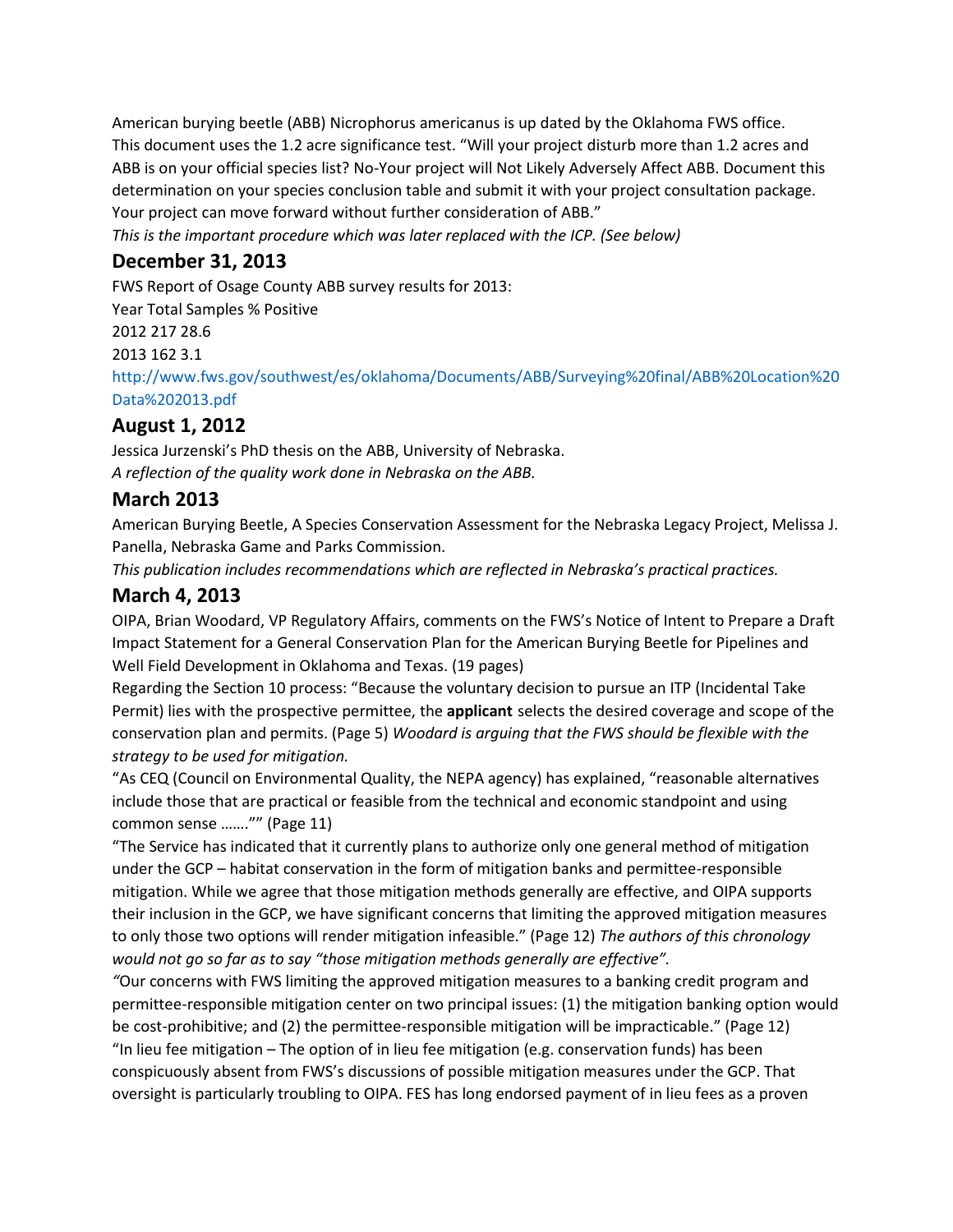mitigation technique under the ESA, and continues to support conservation funds to protect numerous species in states across the country. The ABB and Oklahoma are no exception. In fact, the Service recently has supported at least two conservation funds and one conservation trust to address ABB impacts within the state, the latter of which it approved specifically to mitigate ABB impacts from a pipeline project. *See, e.g.,* The Nature Conservancy's ABB Conservation Fund; Okl. Dep't of Transp. ABB Conservation and Transportation Improvement Streamlining Initiative (available at http://www.environment.fhwa.dot.gov/ecosystems/eci/ok09.asp ); Conservation Trust Agreement for TransCanada Keystone Pipeline (2011)."

Brian Woodard, VP Regulatory Affairs, OIPA to Field Supervisor, Oklahoma Ecological Services Field Office, U.S. Fish and Wildlife Service, Notice of Intent to Prepare a Draft Environmental Impact Statement for a General Conservation Plan for the American Burying Beetle for Pipelines and Well Field Development in Oklahoma and Kansas, March 4, 2013.

## **April 25, 2013**

Oklahoma Ecological Services Field Office American Burying Beetle Carrion Removal Protocol is issued. Sub-title is "Using dogs to identify and remove carrion as a means to minimize the "take" of American burying beetle (ABB) using Dogs.

*This is potentially useful for removal of carrion ahead of construction during the active season.*

### **Prior to August 6, 2013**

The Oklahoma FWS removed the reference to 1.2 acres as a test of significance.

This is reported in FWS meeting notes, American Burying Beetle Science Review August 6-7, 2013.

## **February 6, 2014**

Article from Public Employees for Environmental Responsibility

"Managers within the U.S. Fish and Wildlife Service (FWS) overrode their scientific experts to adopt an inaccurate map based on a flawed model that significantly shrank the range of an endangered species, according to agency investigative reports released today by Public Employees for Environmental Responsibility (PEER). The managers not only retaliated against scientists who voiced objections but rushed into publication of bogus scientific journal article to cover their tracks."

"Based on complaints from FWS scientists, specially convened Scientific Integrity Review Panels found two "high-level" officials guilty of scientific misconduct. The panels found that Dixie Porter, supervisor of the FWS Oklahoma Ecological services field office in Tulsa, Oklahoma, and Luke Bell, FWS Branch Chief for Threatened and Endangered Species and Contaminants."

*The findings of the panel were made in March and April of 2013. Is this significant? We don't know, but, it did occur in the period of time that the mitigation and offset program was being developed.* http://www.peer.org/news/news-releases/2014/02/18/senior-officials-skewed-science-to-benefitxlpipeline/ 9/22/2014

http://www.eenews.net/stories/1059994174 9/21/2014 http://www.peer.org/assets/docs/doi/2\_6\_14\_Supplemental\_report\_summary.pdf 5/2/2015

# **May 21, 2014**

FWS – Tulsa on establishing mitigation lands

"Mitigation and offset programs, including conservation banks, for federally listed species are proving effective at mitigating the effects of take of listed species, including effects from loss of species habitat I many states. … The Service recommends offsetting the effects of taking through conservation (protection, preservation, and management) of ABB habit in perpetuity (referred to herein as "mitigation lands") to assist in recovery efforts of the ABB."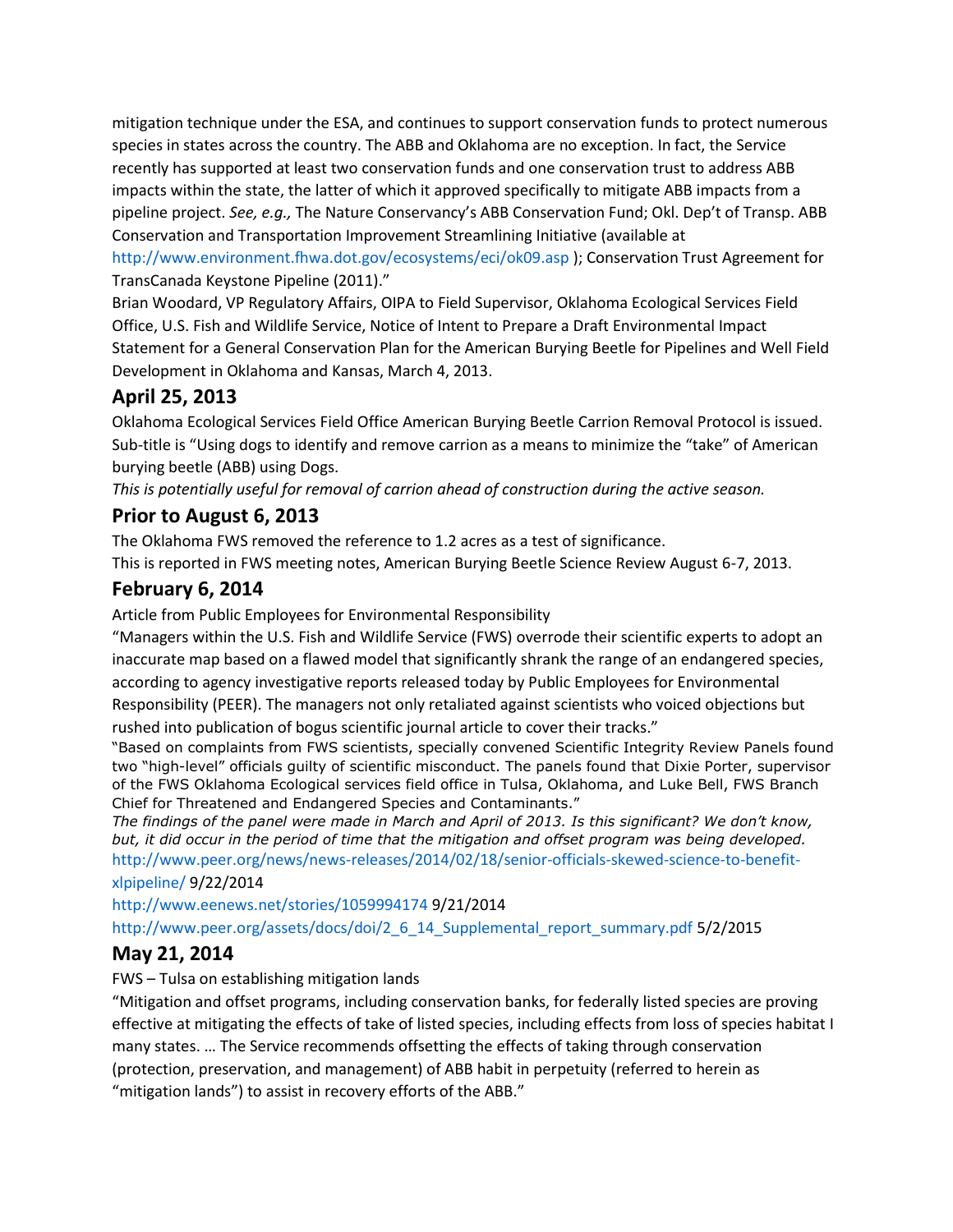*The only reference to the 2008 5-Year FWS plan was to the historic range of the ABB. There is no acknowledgement that a conservation bank is counter to the 2008 5-Year plan.*

U.S. Fish and Wildlife Service, May 2014, American Burying Beetle Conservation Strategy For the Establishment, Management, and Operations of Mitigation Lands, Southwest Region

### **May 21, 2014**

FWS – Tulsa Publishes OIL AND GAS INDUSTRY CONSERVATION PLAN Associated with the Issuance of Endangered Species Act Section 10(a)(1)(B) Permits for the American Burying Beetle in Oklahoma "COOPERATORS: U.S. Fish and Wildlife Service; Individual Oil and Gas project proponents engaged in exploration, development, extraction, or transport of crude oil, natural gas, and/or petroleum products; Oklahoma Independent Petroleum Association (OIPA) members." (Page 2) "FUNDING PLAN: Applicants are committed to full implementation of the ICP and will mitigate for all unavoidable impacts according to the Mitigation Strategy for the ABB and the anticipated impacts described in their Individual Project Package (IPP) application (Section 7.2.1). Funding assurances will be provided with their Individual Project Package application (Section 6.0)." (Page 2)

"Participation in the ICP and an application for take

authorization is voluntary." (Page 4)

"We developed this document in cooperation with the Oklahoma Independent Petroleum Association (OIPA), its members, and other interested oil and gas companies in an effort to best meet the current and anticipated needs of the industry and the Service's statutory and regulatory requirements." (Page 5)

"Mitigation Land Options

….. Project proponents should consult their Incidental Take Permit associated with their approved Habitat Conservation Plan or Incidental Take Statement .. for the correct type and number of credits to purchase. … 2. Conservation Banks: Conservation banks are mitigation lands that are established by a party other than the project proponent, referred to as the Bank Sponsor. … " (Page 5) (*Although somewhat obtuse FWS is saying: if you want Take permit you will need to purchase credits.)* "Permits issued under the ICP may

cover new construction for up to 24 months and operation and maintenance activities for up to 20 years after Permit issuance. Permit duration will not exceed 20 years. Therefore, take issued under this ICP may occur for a maximum of 22 years following ICP authorization." (Page 8) "The only alternative to the proposed incidental taking we considered is for project proponents to avoid any actions that could result in take of ABB within the species' range. Under this alternative, some exploration, development, and transportation of crude oil, natural gas, and petroleum products would be curtailed within the range of the ABB (to avoid take of the species) and therefore would not meet the needs of project proponents. Complete avoidance of ABB habitat is not practical or feasible for most oil and gas industry activities within the Planning Area." (Page 9)

#### "2.0 COVERED ACTIVITIES

#### 2.1 Upstream Production

Upstream production, as defined by this ICP, includes activities associated with oil, natural gas, and other petroleum products and development of the infrastructure required to extract those resources. Covered activities associated with upstream production include: Geophysical Exploration – also known as seismic exploration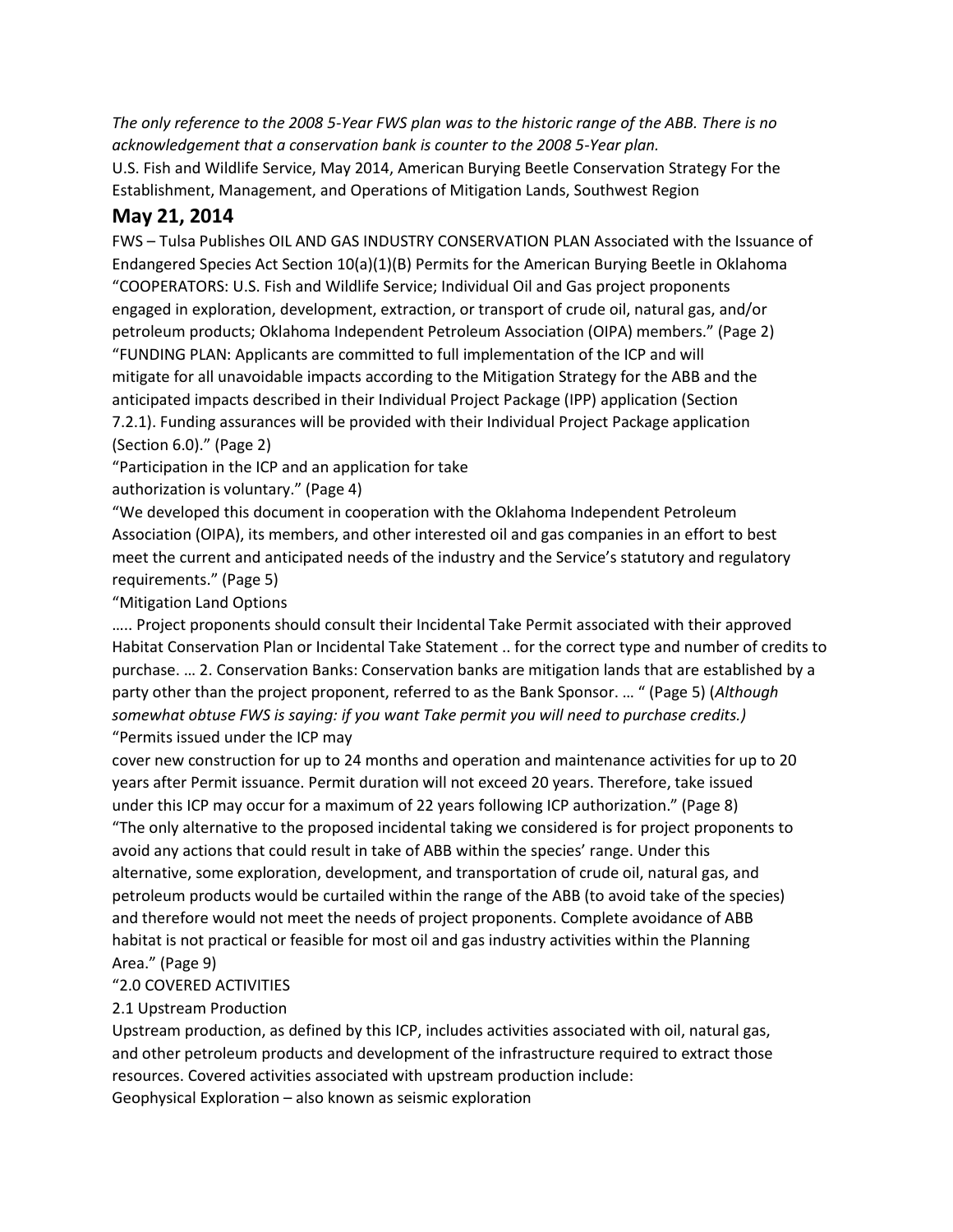Construction, operation, and maintenance of new and existing well field infrastructure and decommissioning of obsolete facilities, including: Well pads Drilling and completion activities Wells Gas flaring Work and access roads Electrical distribution lines (voltage must be 34.5 kilovolts (kV) or less) Off-site impoundments Communication towers (Page 10) "3.1.2.1 Areas Unfavorable for the ABB While the ABB uses a wide variety of habitats, the Service currently believes that areas exhibiting the following characteristics are *unfavorable* for use by ABBs based on disturbance regime, vegetation structure, unsuitable soil conditions, and carrion availability: 1. Land that is tilled on a regular basis, planted in monoculture, and does not contain native vegetation.

2. Pastures or grasslands that have been maintained through frequent mowing, grazing, or herbicide application at a height of 20 cm (8 inches) or less.

3. Land that has already been developed and no longer exhibits surficial topsoil, leaf litter, or vegetation.

4. Urban areas with maintained lawns, paved surfaces, or roadways.

5. Stockpiled soil without vegetation.

6. Wetlands with standing water or saturated soils (defined as sites exhibiting hydric-soils,

and vegetation typical of saturated soils, and/or wetland hydrology). "

(Page 24) *(This is a familiar statement of unfavorable habitat not unique to this document.)* "3.1.5 Reasons for decline

The prevailing theory regarding the ABBs' decline is that habitat fragmentation (USFWS 1991): (1) reduced the carrion prey base of the appropriate size for ABB reproduction, and (2) increased the vertebrate scavenger competition for this prey (Kozol 1995, Ratcliffe 1996, Amaral et al. 1997, Bedick et al. 1999)." (Page 27)

#### "3.1.6 Threats

The ABB Recovery Plan (USFWS 1991) and the 5-year Species Status Review (USFWS 2008a) identify potential threats to the ABB, including: disease/pathogens, pesticides, direct habitat loss and alteration, interspecific competition, loss of genetic diversity in isolated populations, increase in competition for prey, increase in edge habitat, decrease in abundance of prey, agricultural and grazing practices, and invasive species. (Page 27) *(Again, a familiar statement by FWS. No explanation is provided as how the mitigation under provided by this Conservation Plan will address the causes of decline.)*

"While the oil and gas activities covered under the ICP would likely cause take of ABBs in the form of mortality, harm, and harassment, some of these losses constitute a one-time or short duration pulse effect to the ABB populations in Oklahoma, so they will not affect ABB populations long-term. The restoration program would ensure that the acres disturbed by Projects will be either restored appropriately or mitigated at the rate for permanent impacts (1:1 or higher). In addition, protection of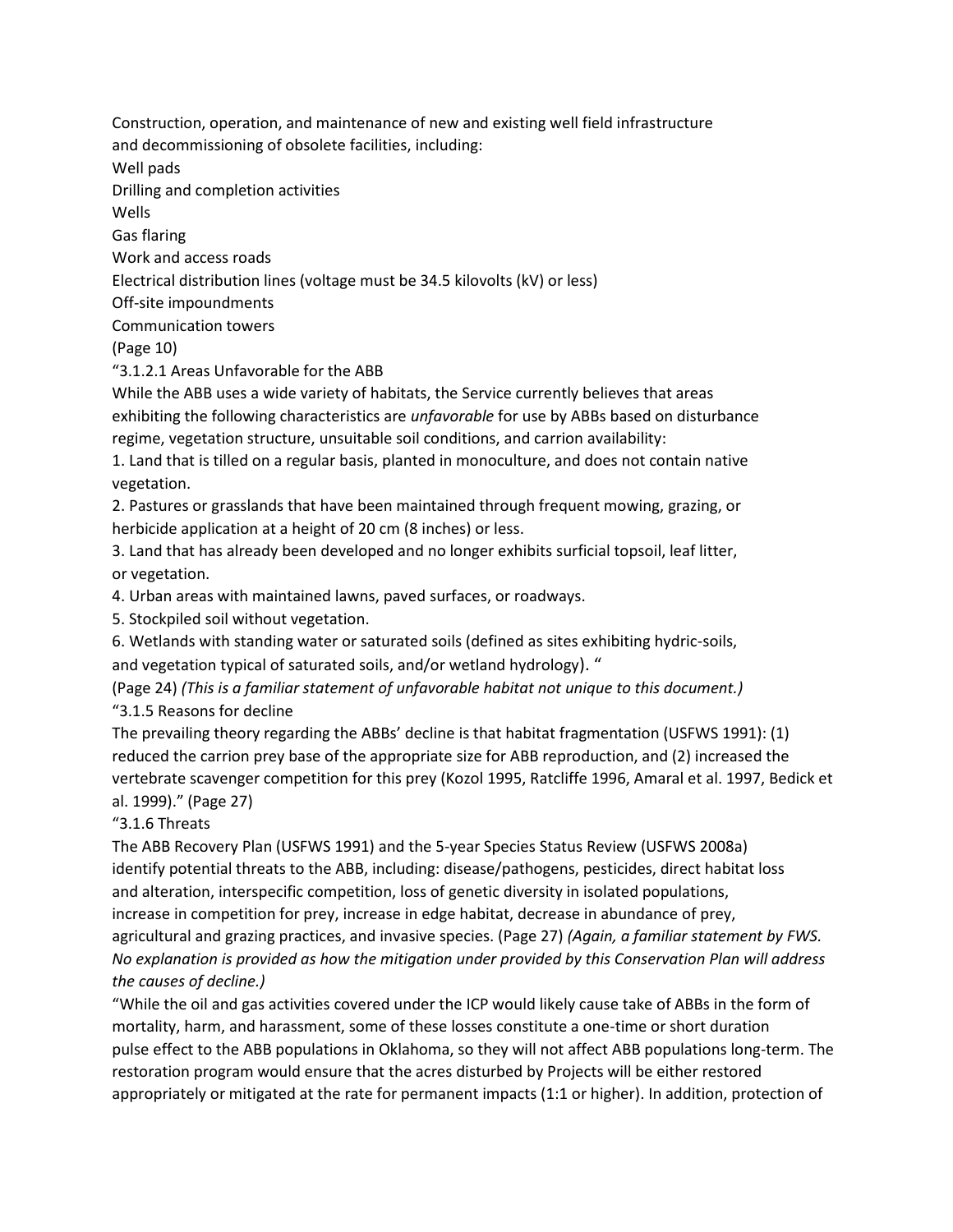ABB habitat in previously unprotected areas would improve the likelihood of survival and recovery of the species." (Page 32) *(This seems to be a clear statement that this Conservation Plan is not need.)* "3.3.2 ABB Habitat within the ICP Planning Area

Areas unsuitable for the ABB (areas where take is not expected to occur) included the land cover categories of Open Water, Developed Open Space, Developed Low Intensity, Developed Medium Intensity, Developed High Intensity, Barren Land, and Cultivated Crops.

Approximately 85.8 percent (19,612,333 acres; 7,936,830 hectares) of the Planning Area was considered ABB habitat according to NLCD data, and approximately 14.2 percent (3,245,830 acres; 1,313,541 hectares) was not considered ABB habitat." (Page 33)*(This analysis fails to identify the portion of Hay/Pasture (4,694,828 acres) which are not suitable habit due the FWS criteria of 8 inches of grass height and issues with wild horse pasture and intense grazing of cattle. Presumably any activities on unsuitable land would not be ABB habitat and can be excluded from mitigation requirements.)* "3.3.4 Total Impact Estimates within Planning Area

.... the Service anticipates that the overall percentage of range-wide ABB habitat that may be impacted by Covered Activities in this ICP is likely much smaller than 0.16 percent (the percentage of Oklahoma ABB habitat in that may be impacted by Covered Activities)." (Page 38)

"4.2.2.2 Offsite Habitat Mitigation through Mitigation Lands for Temporary, Permanent Cover Change, and Permanent Impacts"

Three options are presented for habitat mitigation, Individual-or Permittee-responsible for mitigation lands, Conservation Banks, or Third party mitigation lands. (Page 46)

"4.2.2.3 Mitigation Ratios

Mitigation ratios are established to provide appropriate mitigation for the type, duration, and location of project-related impacts and related take or effects of take. These mitigation ratios (Table 3) are set to provide progressively more mitigation for progressively more severe levels of adverse effects or take." (Page 47)

Mitigation ratios vary from 1 to 0.25 (temporary impacts outside of conservation priority area) to 1 to 3 (permanent impacts).

## **Summer 2014**

The Nebraska Department of Roads in the Summer NDOR Environmental Bulletin provides mowing instructions for ABB habit. Instructions are to start mowing two weeks before ground disturbance at construction sites and keep grass length to less than 8 inches for the duration of work.

*This appears to be an extremely attractive solution. If a new pad, roads, etc. were mowed before the active season and kept mowed. The ABB would avoid the area. No ABB take would occur. Could it be that simple?*

*http://www.transportation.nebraska.gov/environment/e-bulletin/2014-Summer.pdf*

### **June 4, 2014**

Publication of American Burying Beetle by US FWS, Oklahoma. This is a 28 page survey of the status to the ABB.

Page 17. "Land conversion to agriculture and development, logging, fire suppression, and intensive

domestic livestock grazing are the primary causes of habitat loss and fragmentation within eastern

Oklahoma today. For example, large areas of native grasslands have been converted to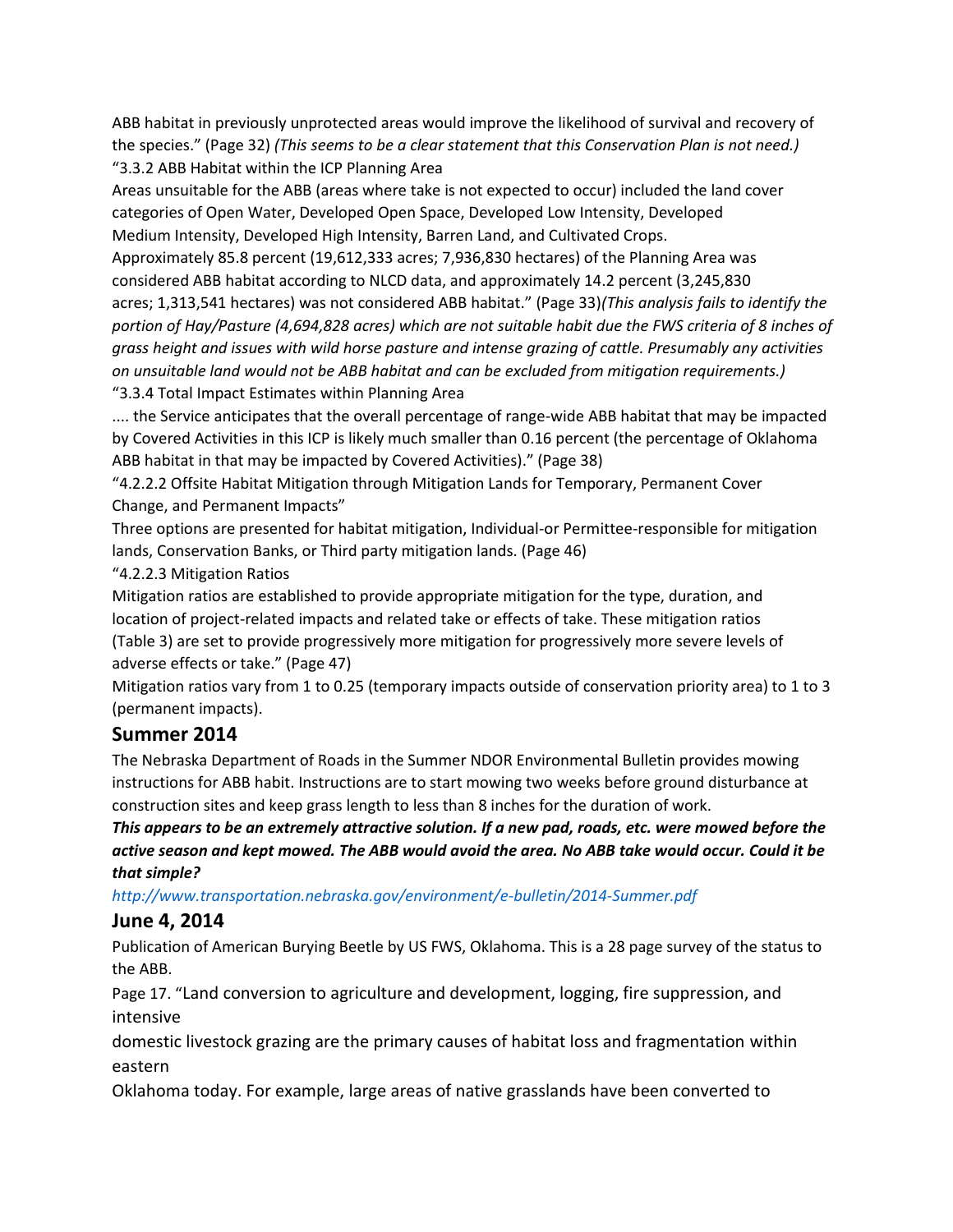#### introduced

grasses such as fescue and bermuda varieties to improve pastures for intensive cattle grazing operations."

*There is no mention of the Oil and Gas ICP or Conservation Banks. Pasture improvement is supported by USDA NRCS. T*

## **July 15, 2014**

The Osage BIA Superintendent issues a letter notifying the lessees that beginning August 12, 2014 they will be required to prepare draft environmental assessments for all future proposed actions requiring BIA approval.

*This results in recognition that the BIA must complete ESA Section 7 consultation requirements for the ABB.*

### **August 2014**

The Oklahoma FWS office published ACTIONS WITH NO IMPACTS TO FEDERALLY-LISTED SPECIES OR OTHER FEDERAL TRUST RESOURCES (two pages).

"The U.S. Fish and Wildlife Service (Service) believes the following types of actions, individually and/or cumulatively, have no impacts on any federally-listed species, federally-designated critical habitat, or any other federal trust and wildlife resources in Oklahoma."

The 13 dot point list contains such things as: a new home within a developed lot and/or related loans, resurfacing existing roads, replacement of utility poles in existing right-of-way provided the right-of-way maintained with grass less than 8 inches, and acquisition of land to be held in trust for Federally recognized Tribes.

*Of interest is what this list does not include (USDA NRCS ponds, REA power lines, new homes on rural lands supported by USDA Rural Development Loans, etc.) and the reason for its publication. It is directed to Federal agencies and activities with a federal nexus. Presumably, if an action is not on the list than an ESA section 7 consultation is suggested. While the ABB is not mentioned it is clearly the most obvious federally-listed species and directly impacted habitat impacts listed.*

The letter concludes: "This letter is your blanket approval for the above defined actions in Oklahoma from the Oklahoma Ecological Services Field Services of the U.S. Fish and Wildlife Service. These projects may proceed without first contacting the Service for approval. This blanket approval is valid until rescinded by the Service."

## **August 12, 2014**

Hydration Engineering (Fred Storer) wrote Joan Guifoyle, Division Chief, Division of Wild Horse and Burros, BLM presenting this question: How does the BLM assure compliance with the National Environmental Policy Act and CEQ regulations related to the placement of wild horses and renewal of agreements to maintain wild horses within the Osage Nation?

## **August 29, 2014**

Senator Inhofe introduces legislation to delist the ABB. (American Burying Beetle Relief Act of 2014, S. 2678)

## **October 3, 2014**

Joan Guifoyle, Division Chief, Division of Wild Horse and Burros answered Fred Storer's letter of August 12, 2014. In part:

"In 2008, the BLM and the U.S. Fish and Wildlife Service (FWS) developed a Consultation Agreement regarding operation of BLM's wild horse long-term holding facilities within American burying beetle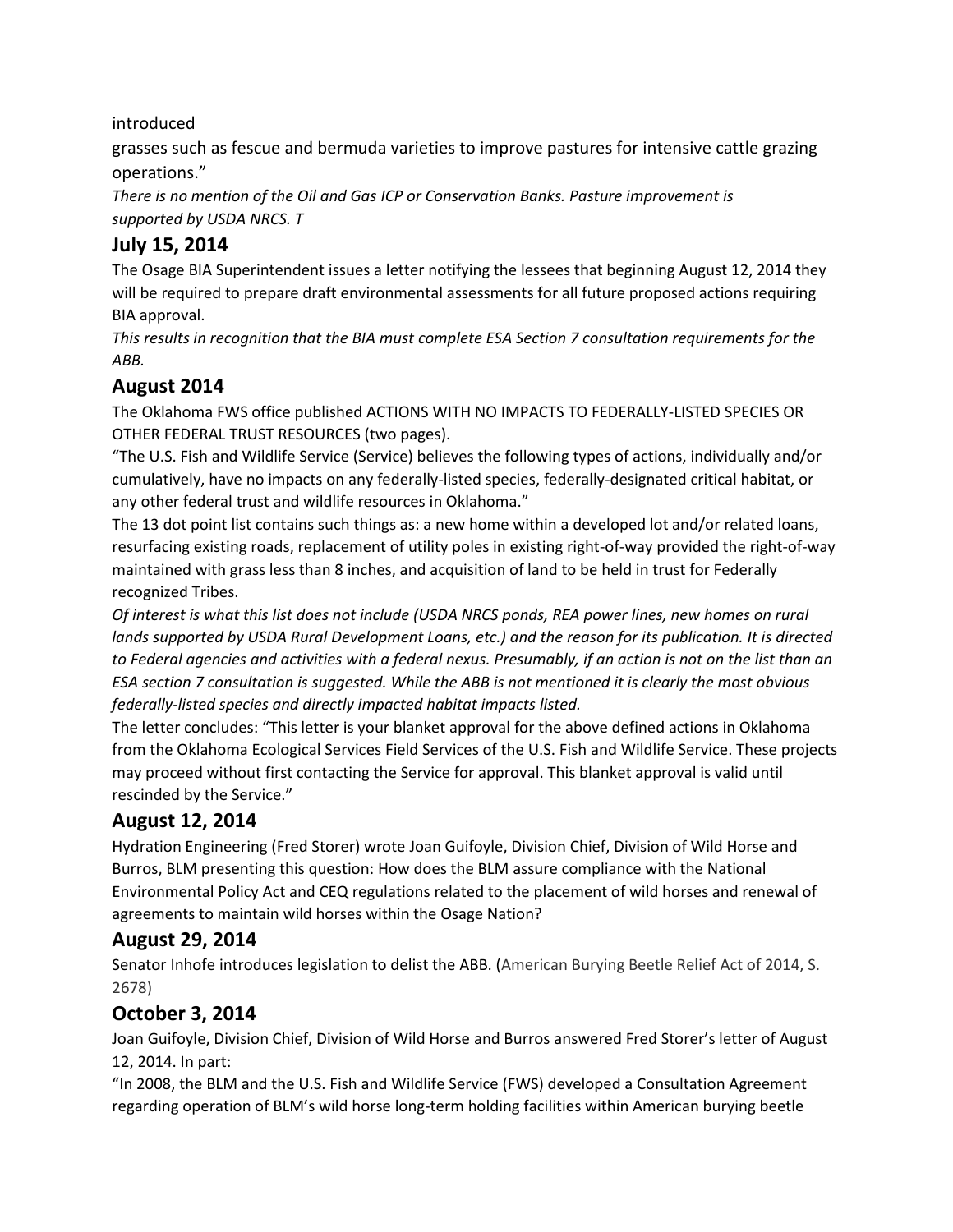habit in Oklahoma. The Agreement provides both the BLM and the FWS an opportunity to benefit from operational improvements while meeting collective obligations under the Endangered Species Act." "As part of the conservation measures of the Agreement, the BLM provided a one-time payment of \$200,000, at the rate of \$1.00 per acre, for wild horse long-term holding facilities in American burying beetle habit in Oklahoma. The funds were transferred to the Oklahoma Chapter of the Nature Conservancy for the purposes of the American burying beetle conservation in the tallgrass-prairie habitats of Oklahoma."

# **October 20, 2014**

ABBCB, American Burying Beetle Conservation Bank, responded to an RFP from Hydration Engineering, PLLC quoting the cost of credits:

"1.) "The minimum number of credits we can provide"

We will provide credits down to the 0.25 credit as stipulated by USFWS in the ICP.

2.) "The cost for a block of 10 credits."

ABBBC will provide 10 Credits for a total cost of \$135,000 (\$13,500 per credit).

This block of credits represents a volume discount from the individual credit price of \$15,000 per credit, which would be used for single, or fractional, credits sales under your first question." Smith, Preston W. to Travis Keener, October 20, 2014 via. Email.

### **November 26, 2014**

Federal Register, Vol. 79, No. 228, Receipt of Six Incidental Take Permit Applications for Participation in the Oil and Gas Industry Conservation Plan for the American Burying Beetle.

This indicates pending sale of conservation bank credits to BP America Production, PetroQuest, MarkWest, LINN Operating, Bravo Arkoma, and Pantera Energy.

## **December 31, 2014**

FWS Report of Osage County ABB survey results for 2014: Year Total Samples % Positive 2012 217 28.6 2013 162 3.1 2014 119 21.7

## **January 12, 2015**

The Norman Transcript reports that "Oklahoma Department of Transportation has purchased 700 beetle credits at a price of \$10,000 per credit, or \$7 million".

*We contacted ODOT and were told that the department has set aside funds (over \$6 million) to purchase beetle credits. Some purchases having been made.*

Joy Hampton, Commissioner bugged by burden on funding, The Norman Transcript, January 12, 2015

## **January 20, 2015**

FWS announces a Chaparral Energy section 10 permit application under the Oil and Gas Industry Conservation Plan.

Federal Register Volume 80, Number 12 (Tuesday, January 20, 2015)][Notices][Pages 2724-2725]

### **February 25, 2015**

BLM Solicitation for New Off-Range Pastures for Wild Horses for new pasture space with a minimum capacity of 100 head in twelve states, including Oklahoma. Proposals are due April 22, 2015 *We found no indication of responsibilities regarding the ABB/NEPA/ESA. We assume that ABB responsibilities remain transparent to the lessor and are managed by the BLM.*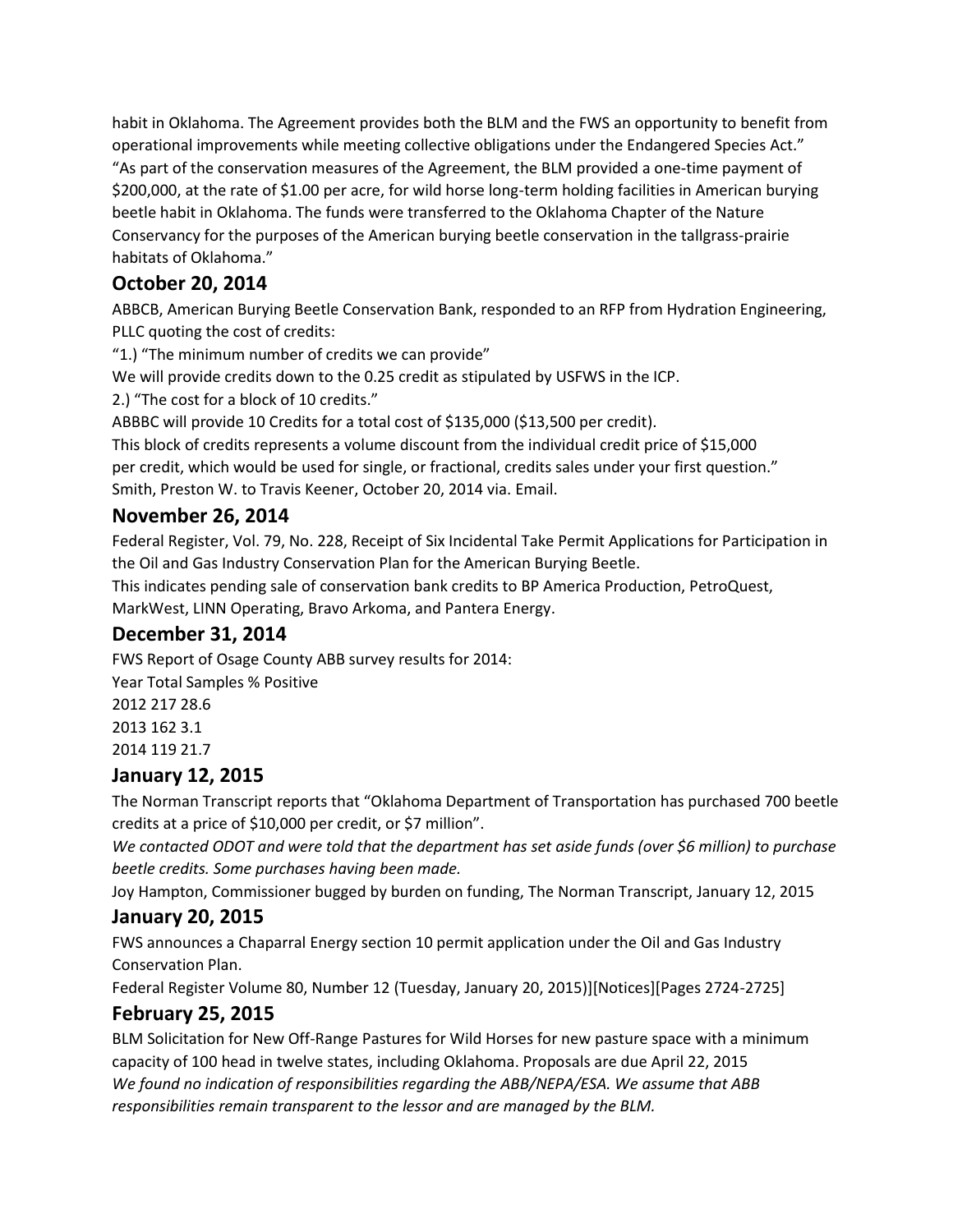#### http://www.blm.gov/wo/st/en/prog/whbprogram/2015\_off\_range\_solicitation.html

### **March 24, 2015**

Oklahoma FWS publishes American Burying Beetle Impact Assessment for Project Reviews. This document contains a step-wise process for project impact analysis.

Page 12. "For projects that cannot avoid take of the ABB, the Service recommends mitigating the effects of the take through conservation (protection, preservation, and management) of occupied ABB habitat in perpetuity (referred to as "mitigation lands") to assist in recovery efforts for the ABB (Appendix B). The Service strongly encourages habitat offsets to Federal agencies conducting formal Section 7 consultations, and the Service requires them of private entities developing HCPs (pursuant to section 10(a)(1)(B) of the ESA)."

## **March 26, 2015**

Oklahoma FWS office issues Final Biological Opinion for Oklahoma Department of Transportation's Transportation System Improvement Projects for year 2015-2024.

*This requires the purchase of conservation credits for ABB habit loss.*

### **March 2015**

South Dakota Department of Transportation reports "regarding Reasonable and Prudent Measures (RPMs) were also set in place for projects affecting the American burying beetle:

1) Avoidance or Minimizing Habitat Disturbance (Ground-disturbing Activities) in Riparian and Grassland Habitats, 2) Training, 3) Reporting, 4) Including Current or New Scientific Information."

Compliance Report for 2014: Biological Opinion for Stream-Crossing Projects Administered/Funded by the South Dakota Department of Transportation and the Federal Highway Administration, By: Office of Project Development, South Dakota Department of Transportation, March 2015, Submitted to: United States Fish and Wildlife Service, Mountain-Prairie Region 6, South Dakota Ecological Services Office, Pierre, SD

*Included to illustrate the contrast between the Oklahoma and South Dakota Departments of Transportation.*

# **April 22, 2015**

Due date for New Off-Range Pastures for Wild Horses, BLM

http://www.blm.gov/wo/st/en/prog/whbprogram/2015\_off\_range\_solicitation.html *We do not know if this is covered by the \$200,000 payment to The Nature Conservancy.*

# **May 18, 2015**

Letter from Hydration Engineering to Lisa Mensah, Under Secretary for Rural Development, USDA requesting information on how the USDA addresses ABB habitat loss related to rural development programs.

## **May 21, 2015**

Letter from Hydration Engineering to Mike Helvey, Manager, Obstruction Evaluation Group, FAA regarding the Osage wind farms and ESA Section 7.

## **June 3, 2015**

Letter from Hydration Engineering to Sec. Jewell regarding ABB/Osage/ESA.

## **June 19, 2015**

USDA NRCS replied to Fred Storer's letter of May 18, 2015 stating in part: "NRCS does not pursue mitigation either onsite or offsite as a means of offsetting incidental